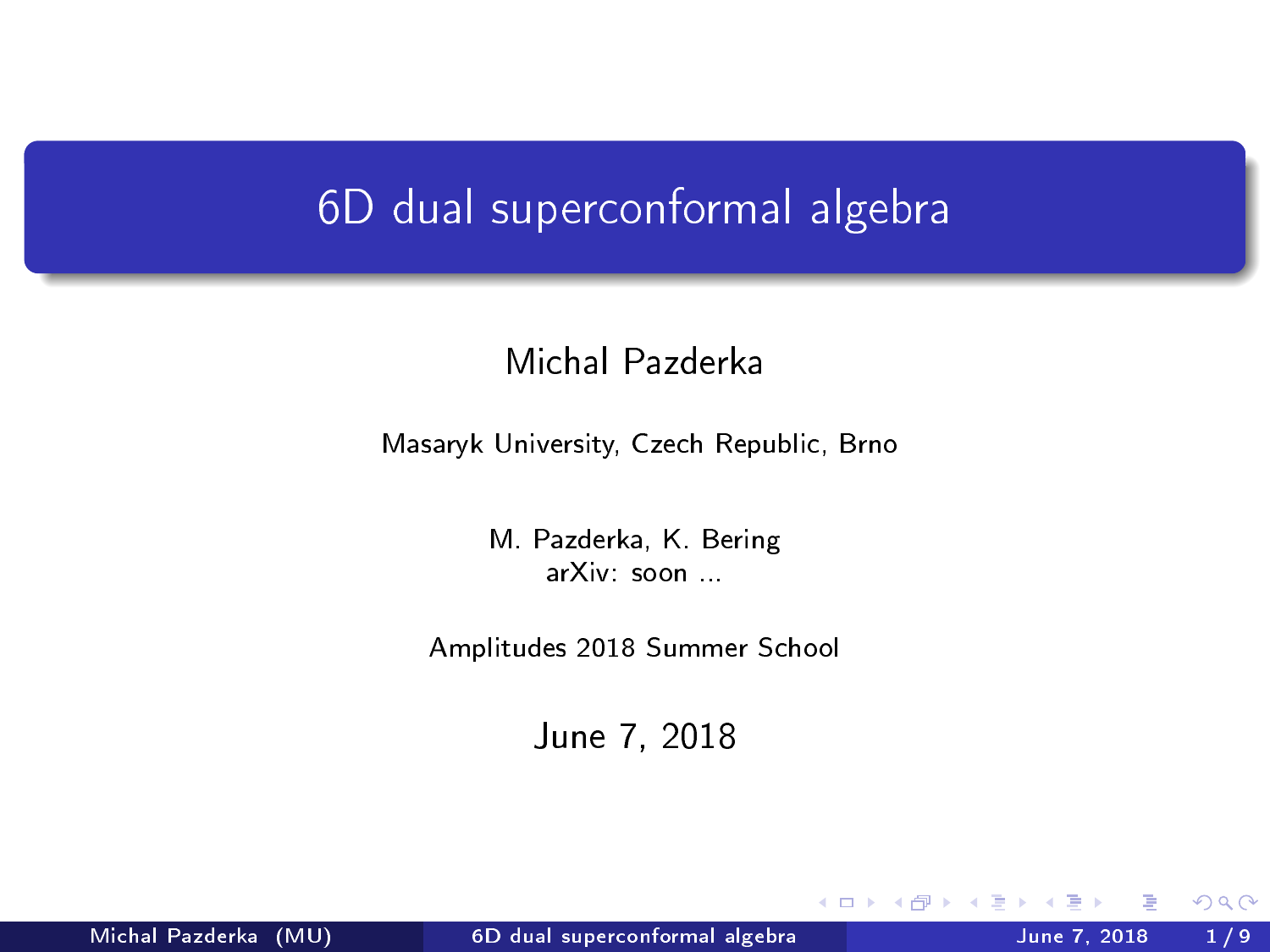- Possible symmetries of massive 4D  $\mathcal{N}=4$  SYM?
- Relation between symmetries of  $\mathcal{N}=4$  SYM and  $\mathcal{N}=6$  ABJM?

4 0 8

 $QQ$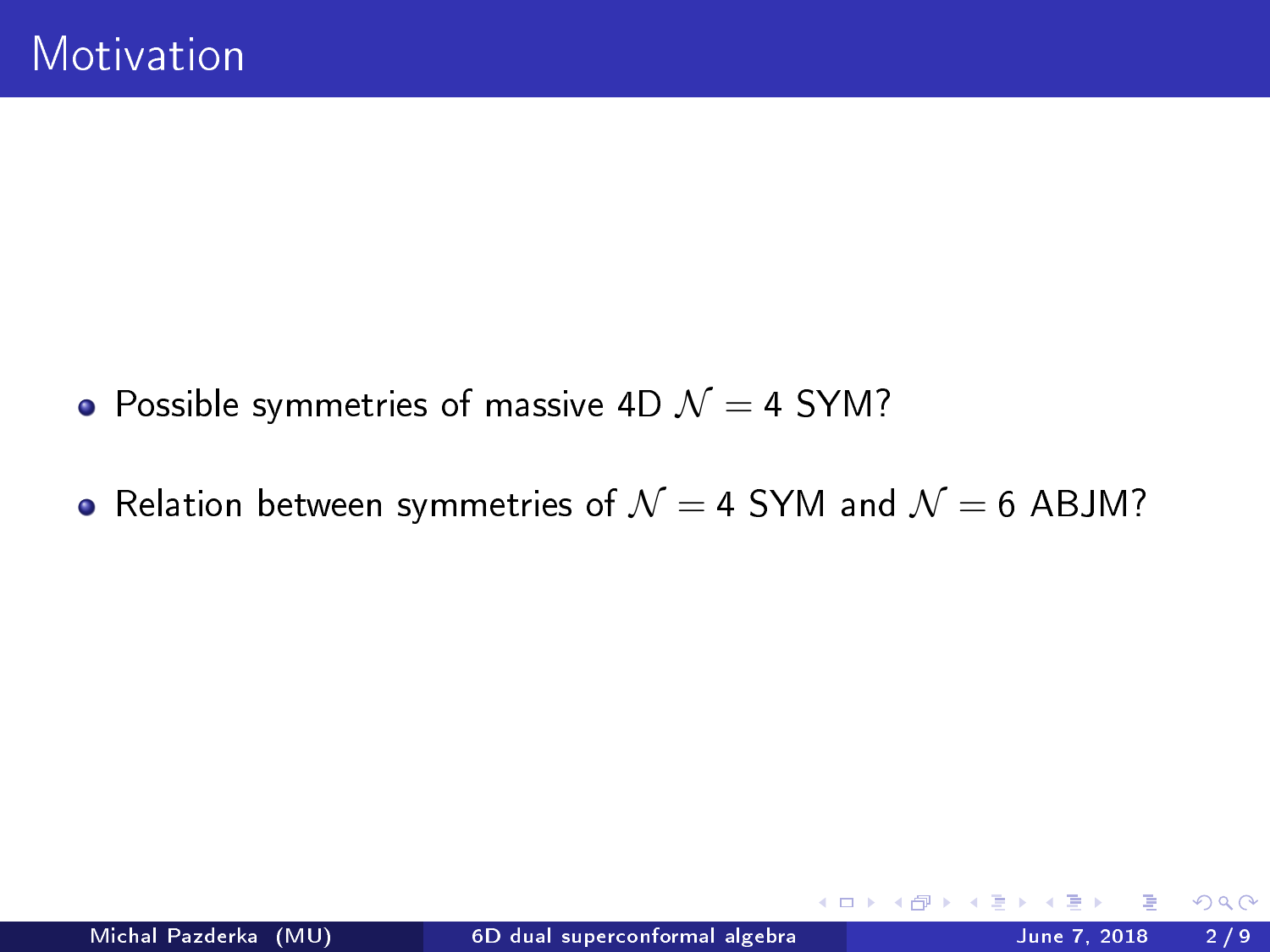• The generators must commute with constraints

$$
C_1 := x_i^{EF} - x_{i+1}^{EF} - \lambda_i^{Ea} \lambda_{ia}^F \approx 0, \qquad C_2 := \theta_i^{IA} - \theta_{i+1}^{IA} - \eta_i^{Ia} \lambda_{ia}^A \approx 0
$$

- The generators form a superconformal algebra.
- Ansatz for dual generators (in analogy with 4D)

$$
P_{AB} = \sum_{i=1}^{n+1} \frac{\partial}{\partial x_i^{AB}}, \qquad Q_{IA} = \sum_{i=1}^{n+1} \frac{\partial}{\partial \theta_i^{IA}}
$$

 $\Omega$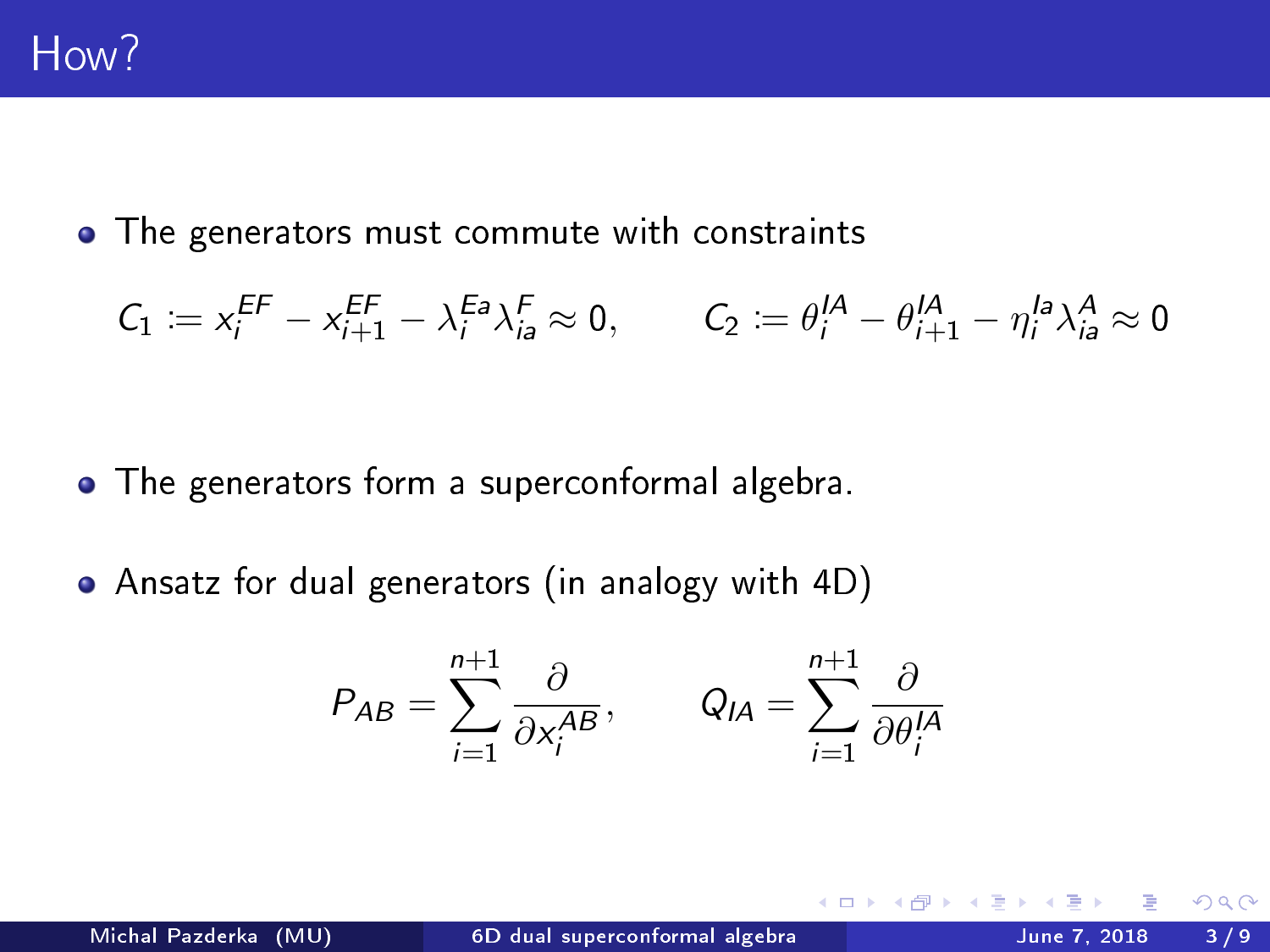

 $\bullet$  We found all generators in analogy with 4D  $\mathcal{N}=4$  SYM (and MORE!):

$$
\{P,M,D,K,Q,\bar{Q},S,\bar{S},R,C\}
$$

**•** Examples:

$$
\bar{Q}_{B}^{J}=\sum_{i}\left\{\theta_{i}^{JC}\partial_{iBC}+\frac{1}{2}\eta_{i}^{Ja}\partial_{iBa}-\frac{1}{2}y_{i}^{JK}\partial_{iKB}\right\}
$$

$$
K^{AD} = 2\alpha \sum_{i} \left\{ x_i^{[AE} \theta_i^{MD]} \frac{\partial}{\partial \theta_i^{ME}} - x_i^{[AB} x_i^{CD]} \frac{\partial}{\partial x_i^{BC}} + \theta_i^{M[A} \theta_i^{NB]} \frac{\partial}{\partial y_i^{MN}} + \frac{1}{2} \left( x_i^{[AE} + x_{i+1}^{[AE]} \right) \lambda_i^{D]a} \frac{\partial}{\partial \lambda_i^{Ea}} + \frac{1}{2} \lambda_i^{[Aa} \left( \theta_i^{MD]} + \theta_{i+1}^{MD} \right) \frac{\partial}{\partial \eta_i^{Ma}} \right\}
$$

4 D F

 $\sim$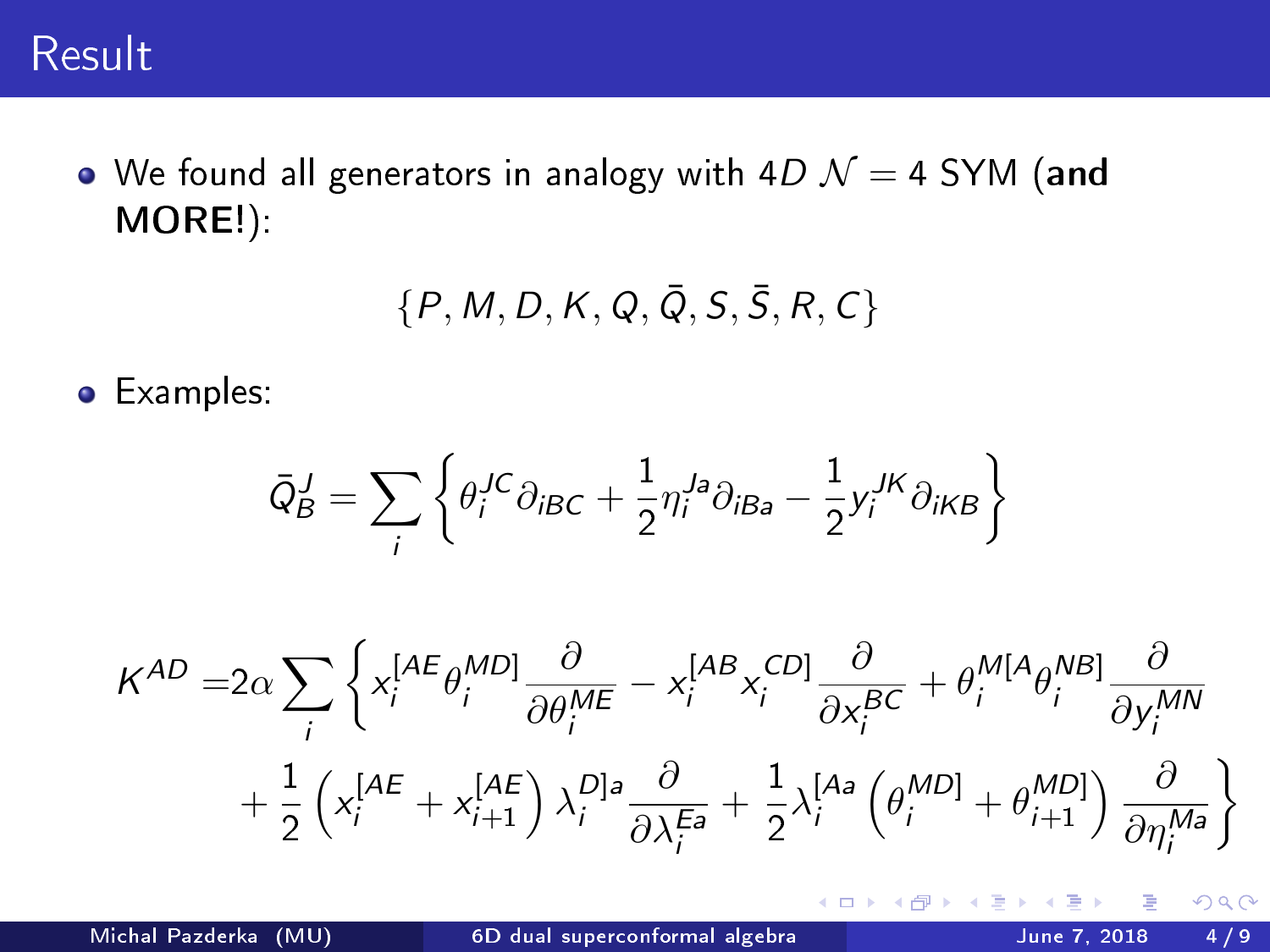

 $\bullet$  We found all generators in analogy with 4D  $\mathcal{N}=4$  SYM (and MORE!):

$$
\{P,M,D,K,Q,\bar{Q},S,\bar{S},R,C\}
$$

**•** Examples:

$$
\bar{Q}_{B}^{J}=\sum_{i}\left\{\theta_{i}^{JC}\partial_{iBC}+\frac{1}{2}\eta_{i}^{Ja}\partial_{iBa}-\frac{1}{2}y_{i}^{JK}\partial_{iKB}\right\}
$$

$$
K^{AD} = 2\alpha \sum_{i} \left\{ x_i^{[AE} \theta_i^{MD]} \frac{\partial}{\partial \theta_i^{ME}} - x_i^{[AB} x_i^{CD]} \frac{\partial}{\partial x_i^{BC}} + \theta_i^{M[A} \theta_i^{NB]} \frac{\partial}{\partial y_i^{MN}} + \frac{1}{2} \left( x_i^{[AE} + x_{i+1}^{[AE]} \right) \lambda_i^{D]a} \frac{\partial}{\partial \lambda_i^{Ea}} + \frac{1}{2} \lambda_i^{[Aa} \left( \theta_i^{MD]} + \theta_{i+1}^{MD} \right) \frac{\partial}{\partial \eta_i^{Ma}} \right\}
$$

4 D F

 $\sim$  $\prec$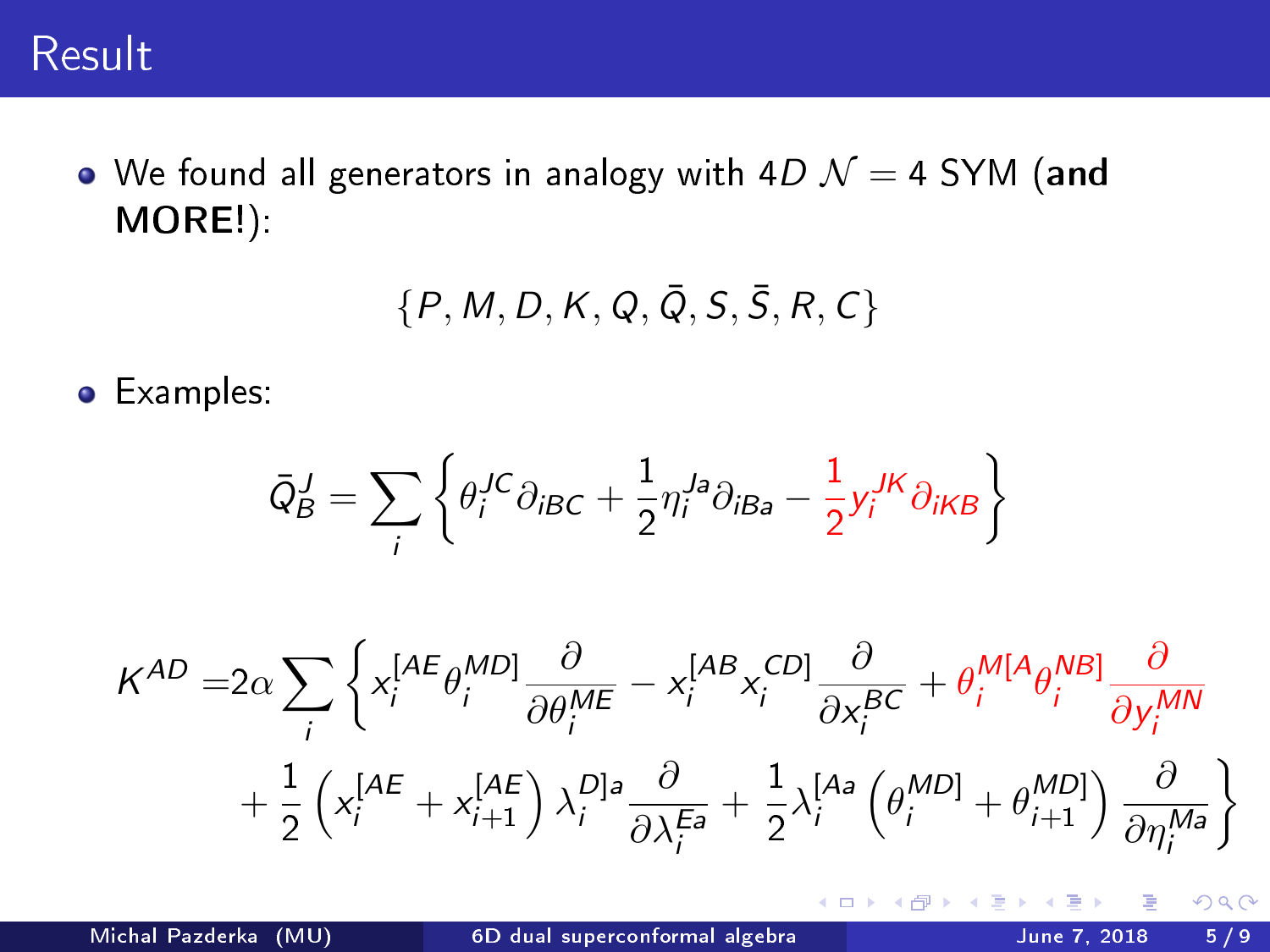**•** New variables:

$$
\Lambda_i^{Aa} = \begin{pmatrix} \lambda_i^{Aa} \\ \eta_i^{Ia} \end{pmatrix}, \qquad X_i^{AB} = \begin{pmatrix} x_i^{AB} & \theta_i^{AJ} \\ \theta_i^{IB} & y_i^{IJ} \end{pmatrix}
$$

**·** Super-constraints:

$$
X_i^{AB} - X_{i+1}^{AB} - \Lambda_i^{Aa} \Lambda_{ia}^B \approx 0
$$

4 D F

 $\mathcal{A}$  .  $\sim$  $\mathcal{A}$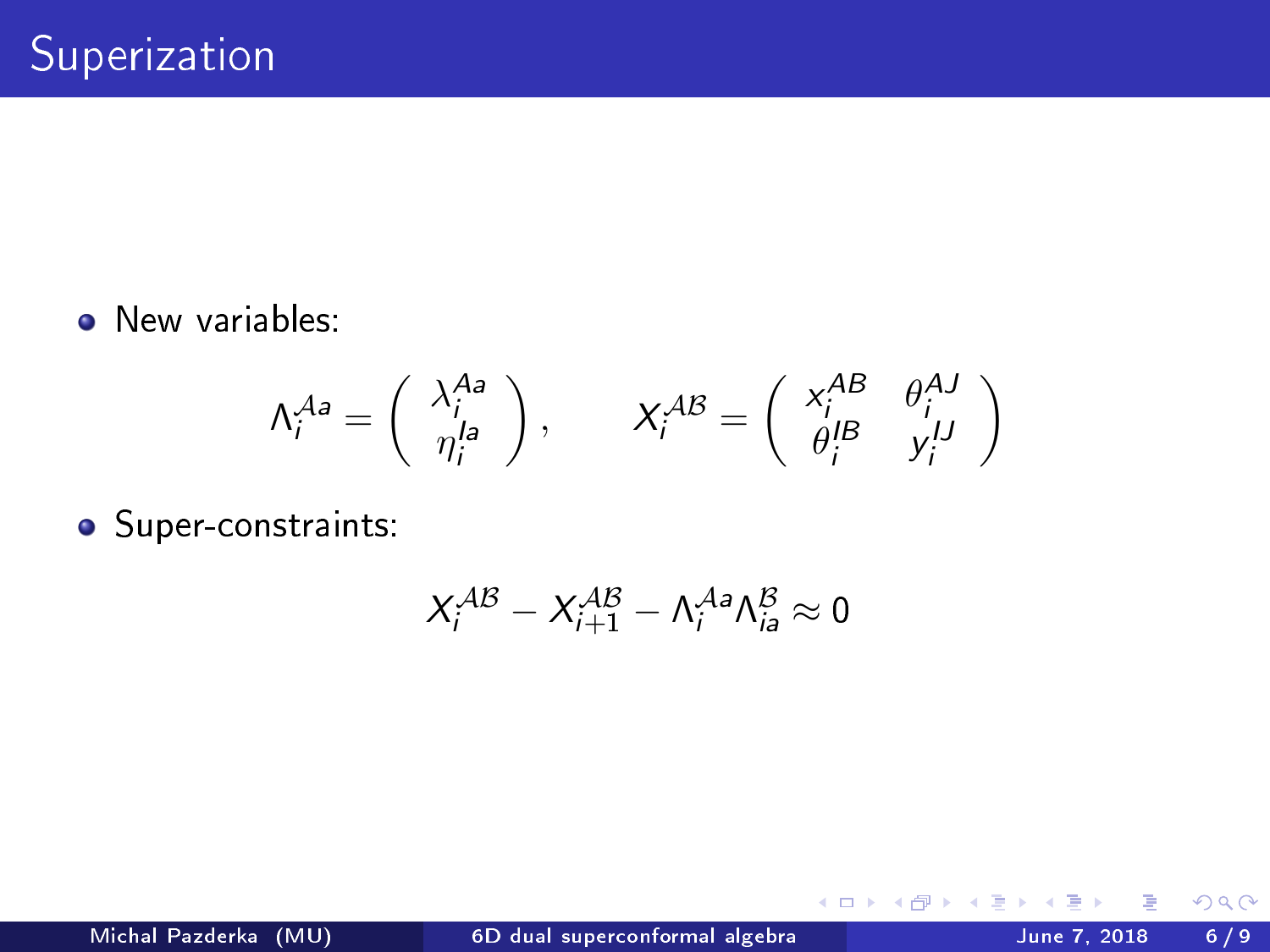Generators

$$
\mathbb{P}_{AB} = \sum_{i} \frac{\partial}{\partial X_{i}^{AB}}
$$
  
\n
$$
\mathbb{M}^{A}{}_{B} = \sum_{i} \left\{ X_{i}^{AC} \frac{\partial}{\partial X_{i}^{BC}} + \frac{1}{2} \Lambda^{Aa} \frac{\partial}{\partial \Lambda_{i}^{Ba}} \right\}
$$
  
\n
$$
\mathbb{D} = -\sum_{i} \left\{ X_{i}^{AB} \frac{\partial}{\partial X_{i}^{AB}} + \frac{1}{2} \Lambda^{Aa} \frac{\partial}{\partial \Lambda_{i}^{Aa}} \right\}
$$
  
\n
$$
\mathbb{K}^{AB} = \alpha_{S} \sum_{i} \left\{ (-1)^{|B|(|C|+|D|)} X_{i}^{AC} X_{i}^{DB} \frac{\partial}{\partial X_{i}^{CD}} + \frac{1}{2} (-1)^{|B||C|+1} \left( X_{i}^{AC} + X_{i+1}^{AC} \right) \Lambda_{i}^{Ba} \frac{\partial}{\partial \Lambda^{Ca}} \right\}
$$
  
\n
$$
+ (-1)^{|A||B|+1} (A \leftrightarrow B)
$$

J.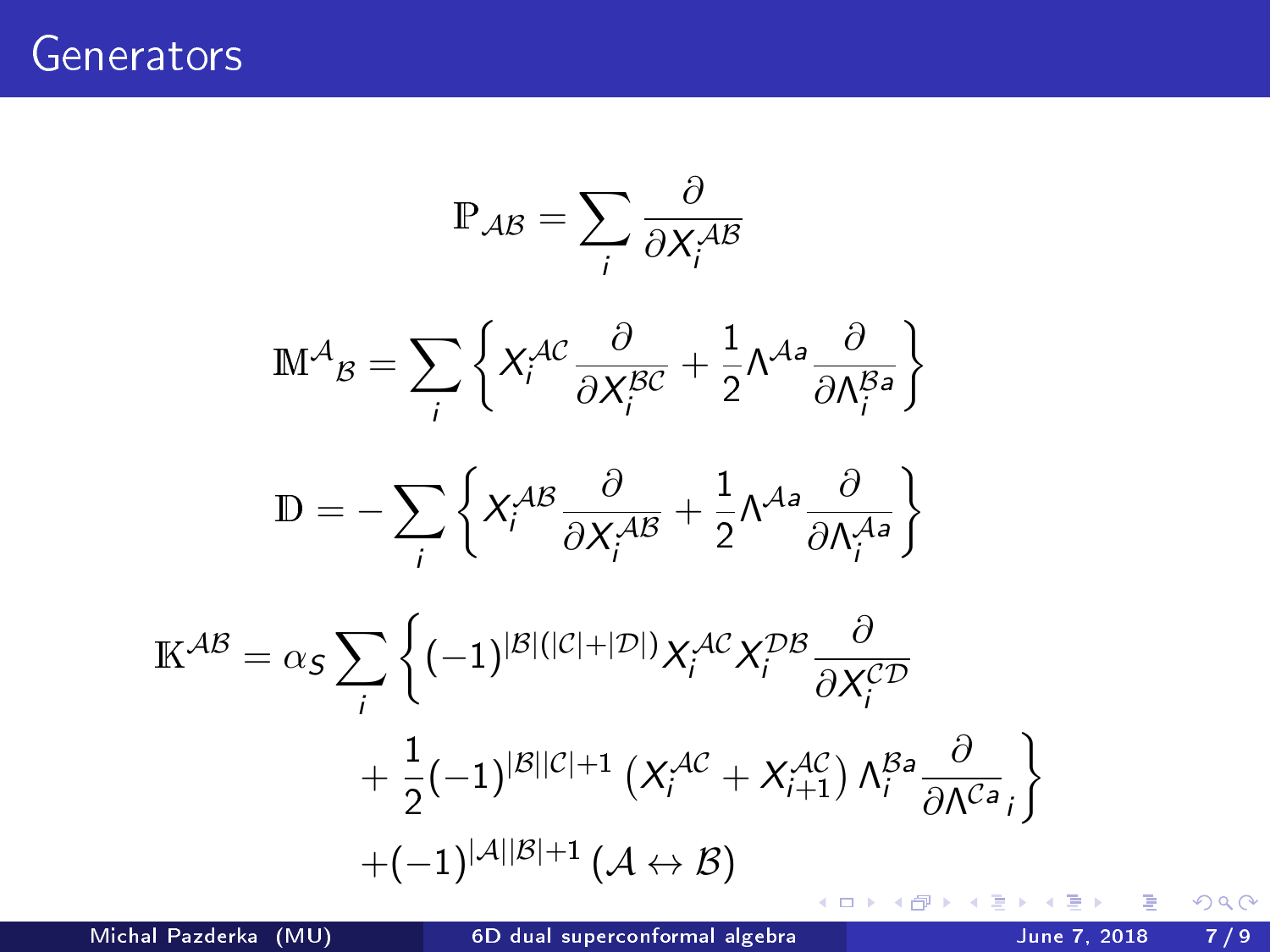$$
[\mathbb{P}_{\mathcal{AB}},\mathbb{D}]=- \mathbb{P}_{\mathcal{AB}}\;,\t[\mathbb{P}_{\mathcal{CD}},\mathbb{M}^{\mathcal{A}}{}_{\mathcal{B}}]=\delta^{\mathcal{A}}_{\mathcal{C}}\mathbb{P}_{\mathcal{BD}}+(-1)^{|\mathcal{D}||\mathcal{C}|+1}\delta^{\mathcal{A}}_{\mathcal{D}}\mathbb{P}_{\mathcal{BC}}
$$

$$
[\mathbb{D}, \mathbb{K}^{\mathcal{AB}}] = -\mathbb{K}^{\mathcal{AB}} , \qquad [\mathbb{M}^{\mathcal{A}}{}_{\mathcal{B}}, \mathbb{K}^{\mathcal{EF}}] = \delta^{\mathcal{E}}_{\mathcal{B}} \mathbb{K}^{\mathcal{AF}} + (-1)^{|\mathcal{E}||\mathcal{F}|+1} \delta^{\mathcal{F}}_{\mathcal{B}} \mathbb{K}^{\mathcal{AE}}
$$

$$
\left[\mathbb{M}^{\mathcal{A}}{}_{\mathcal{B}},\mathbb{M}^{\mathcal{E}}{}_{\mathcal{F}}\right] = \frac{1}{2}\delta^{\mathcal{E}}_{\mathcal{B}}\mathbb{M}^{\mathcal{A}}{}_{\mathcal{F}} + (-1)^{(|\mathcal{A}|+|\mathcal{B}|)(|\mathcal{E}|+|\mathcal{F}|)+1}\delta^{\mathcal{A}}_{\mathcal{F}}\mathbb{M}^{\mathcal{E}}{}_{\mathcal{B}}
$$

$$
\begin{aligned} \left[ \mathbb{K}^{\mathcal{AB}}, \mathbb{P}_{\mathcal{EF}} \right] &= & \alpha_{\mathcal{S}} \left[ (-1)^{|\mathcal{B}||\mathcal{F}|+1} \delta_{\mathcal{E}}^{\mathcal{A}} \mathbb{M}^{\mathcal{B}}_{\mathcal{F}} + (-1)^{|\mathcal{E}||\mathcal{F}|+1} (\mathcal{E} \leftrightarrow \mathcal{F}) \right] \\ &+ (-1)^{|\mathcal{A}||\mathcal{B}|+1} (\mathcal{A} \leftrightarrow \mathcal{B}) \end{aligned}
$$

 $2990$ 

경기

 $\rightarrow$ 

**K ロ ト イ 伊 ト イ ミ ト**